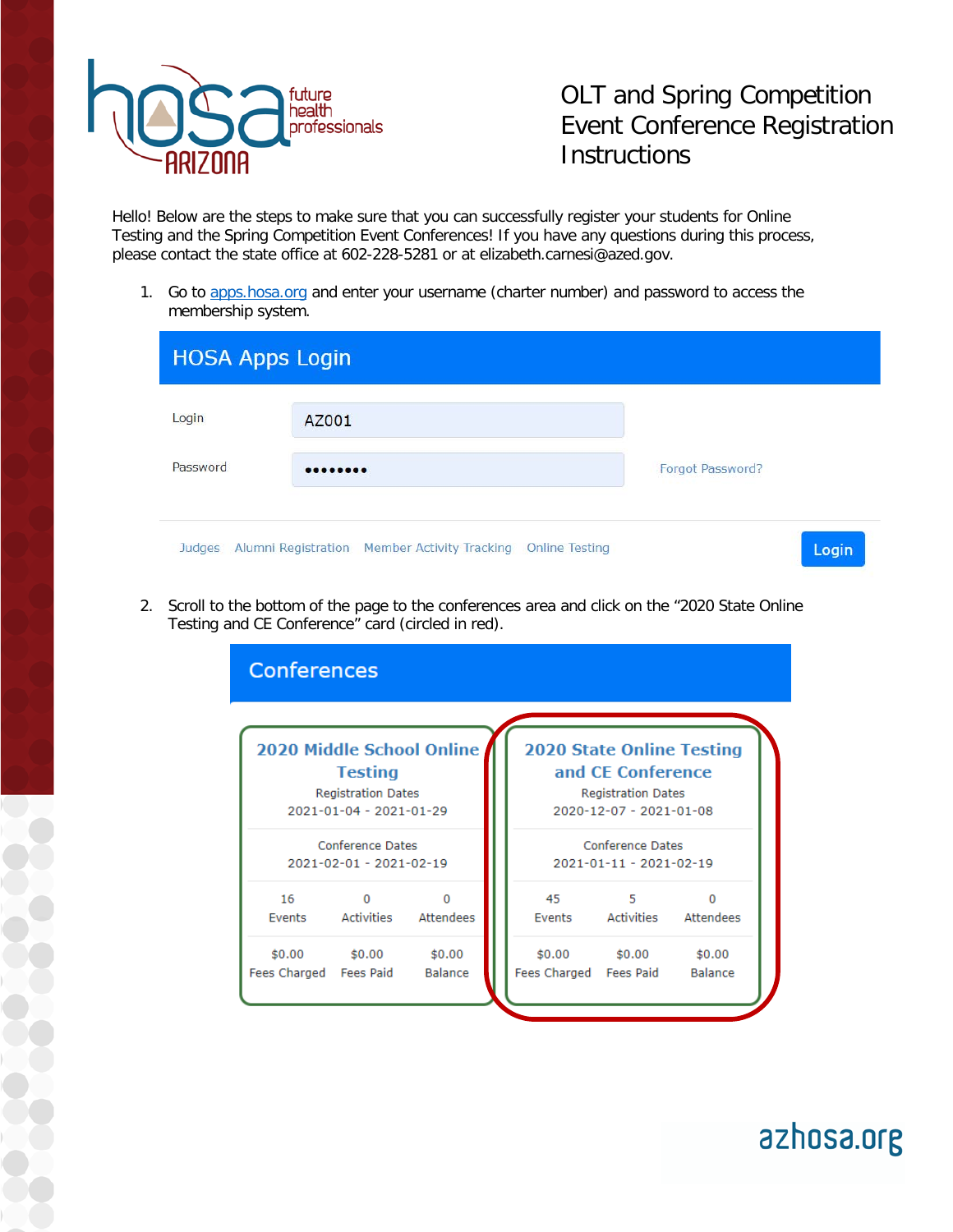

3. Click either the red plus (+) button on the registrations section or click the blue "Register Members" button at the bottom of the page to begin registering members for online testing and the conferences (both options are circled in red).

| Registrations    |             |             |                                      |                         |                             |                  |
|------------------|-------------|-------------|--------------------------------------|-------------------------|-----------------------------|------------------|
| ID               | <b>Name</b> | <b>Type</b> | <b>Registration Details and Fees</b> |                         |                             | <b>Total Fee</b> |
| Empty            |             |             |                                      |                         |                             |                  |
| Payments         |             |             |                                      |                         |                             |                  |
| ID               |             | <b>Date</b> | <b>Description</b>                   |                         |                             | <b>Amount</b>    |
| Empty            |             |             |                                      |                         |                             |                  |
| View - Reports - |             |             |                                      | <b>Register Members</b> | Register Family/Guest/Other |                  |

- a. Only members that are already registered HOSA members will be able to be registered to compete. If you haven't registered your members, you will need to go back and do that at this time.
- 4. Once you click to register members, a list of your chapter members will appear. Click the "Register" button to the left of the student's name that you wish to register.

Members not Registered for 2020 State Online Testing and CE Conference

|                 | <b>Member ID</b> | Name               | <b>Type</b> | Email                      |
|-----------------|------------------|--------------------|-------------|----------------------------|
| <b>Register</b> | 240306           | Barnes, Karly      |             | region1vp@azhosa.org       |
| <b>Register</b> | 2244082          | Carlson, Michala   |             | michala@azhosa.org         |
| <b>Register</b> | 2007068          | Carnesi, Elizabeth |             | elizabeth.carnesi@azed.gov |
| <b>Register</b> | 2240307          | Gandhi, Spandan    |             | parliamentarian@azhosa.org |
| Register        | 2240308          | Husted, Alexandra  |             | region4vp@azhosa.org       |

azhosa.org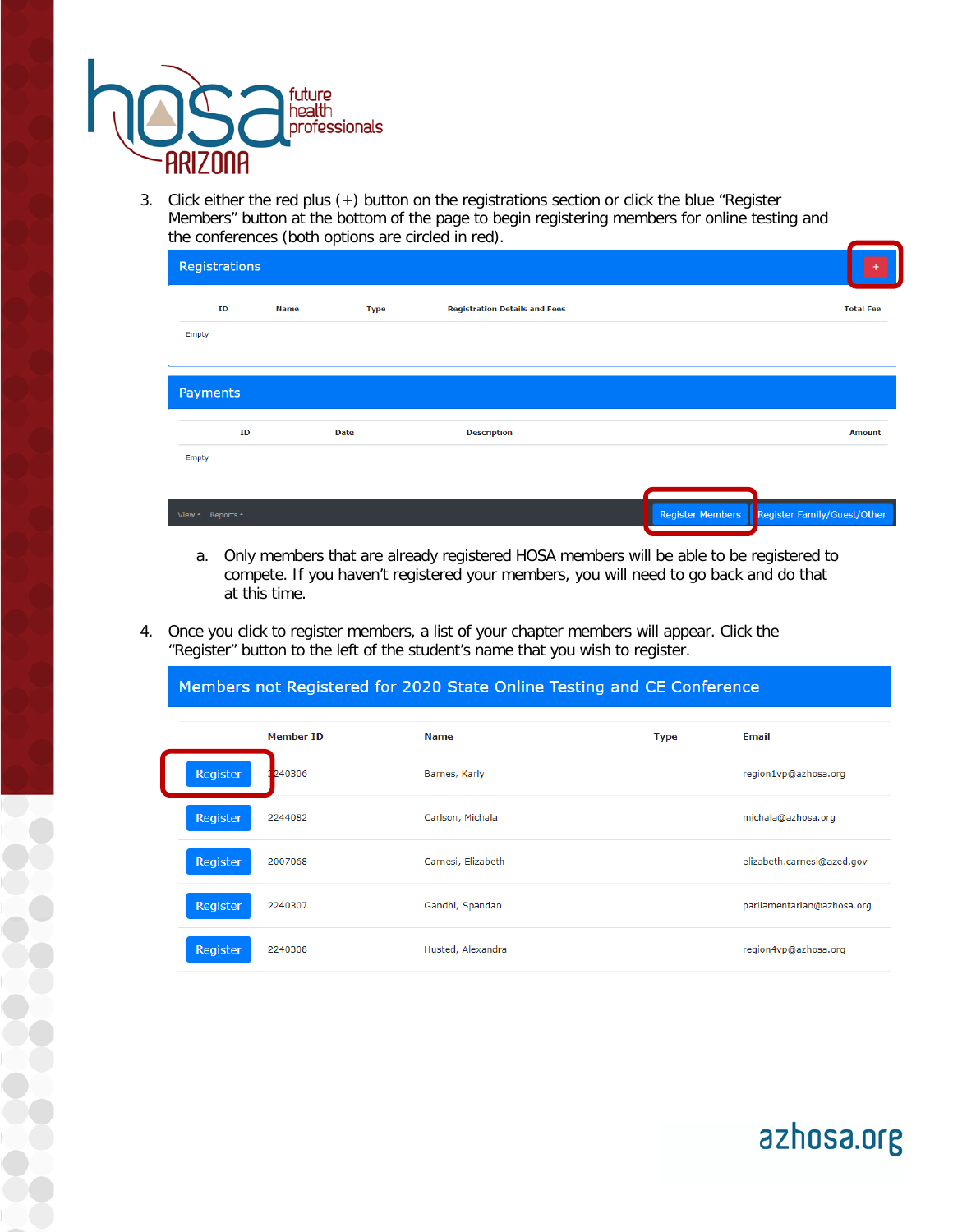

- 5. When you hit the "Register" button, you will need to check which division the student is in under "Registration Type".
	- a. Postsecondary/Collegiate is for students that are no longer in high school or that are in college or trade school
	- b. Secondary is for students in high school or a CTE program catered to high school students

**Registration Type** O Postsecondary/Collegiate \$0.00

- Secondary \$0.00
- 6. You will then need to make sure that the student's contact information is correct. **PLEASE double check the email is correct as we will need this to send important conference information to your students.**

|                   | <b>Contact Information</b> |               |       |              |                 |  |
|-------------------|----------------------------|---------------|-------|--------------|-----------------|--|
| <b>First Name</b> | Karly                      |               |       | Last Name    | <b>Barnes</b>   |  |
| Email             | region1vp@azhosa.org       |               |       |              |                 |  |
| Organizatio<br>n  |                            |               |       |              |                 |  |
| Title             |                            |               |       |              |                 |  |
| Address           |                            |               |       |              |                 |  |
|                   |                            |               |       |              |                 |  |
| City              |                            |               | State | $\checkmark$ | Zip             |  |
| Gender            | Female<br>$\checkmark$     | Home<br>Phone |       |              | Mobile<br>Phone |  |

7. If you are planning on registering your student for conferences, you will do so by adding an option/activity via the dropdown menu "Add Options/Activities".

| <b>Options/Activities</b>                 |                 | Add Options/Activities |
|-------------------------------------------|-----------------|------------------------|
| <b>Option/Activity</b>                    | <b>Schedule</b> | Cost                   |
| Not registered for any Options/Activities |                 |                        |

azhosa.org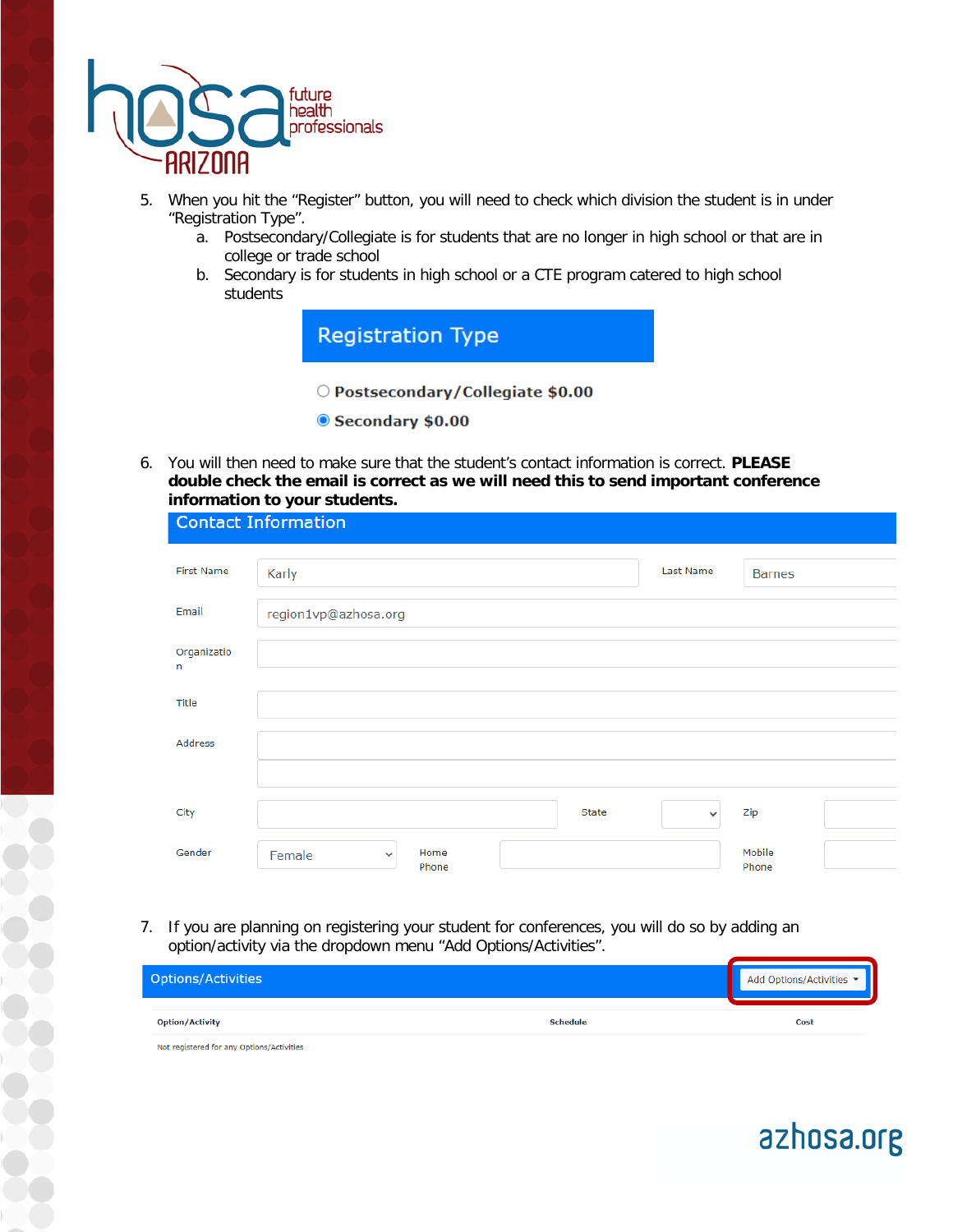

- 8. When you click on the dropdown menu, it will give you five (5) conference options. The options correlate to the following choices (also found in the email):
	- a. Conference Option 1 one (1) event practice and feedback workshop February 13 and March 6 Conference
	- b. Conference Option 2 February 13 Only
	- c. Conference Option 3 one (1) event practice and feedback workshop February 27 and March 6 Conference
	- d. Conference Option 4 February 27 Conference Only
	- e. Conference Option 5 March 6 Conference Only

| <b>Add Options/Activities</b> |  |  |
|-------------------------------|--|--|
| Conference Option 1           |  |  |
| Conference Option 2           |  |  |
| Conference Option 3           |  |  |
| Conference Option 4           |  |  |
| Conference Option 5           |  |  |

- i. After adding a conference, it will show the option/activity and the cost (\$10.00) as part of the registration.
- 9. To register your students for Competitive Events, scroll to the bottom of the page and click on the "Register for Competitive Events" dropdown menu.

| <b>Competitive Events</b>                   | Register for Competitive Events ▼ |
|---------------------------------------------|-----------------------------------|
| <b>Schedule</b><br><b>Competitive Event</b> |                                   |

Not registered for any Events

azhosa.org